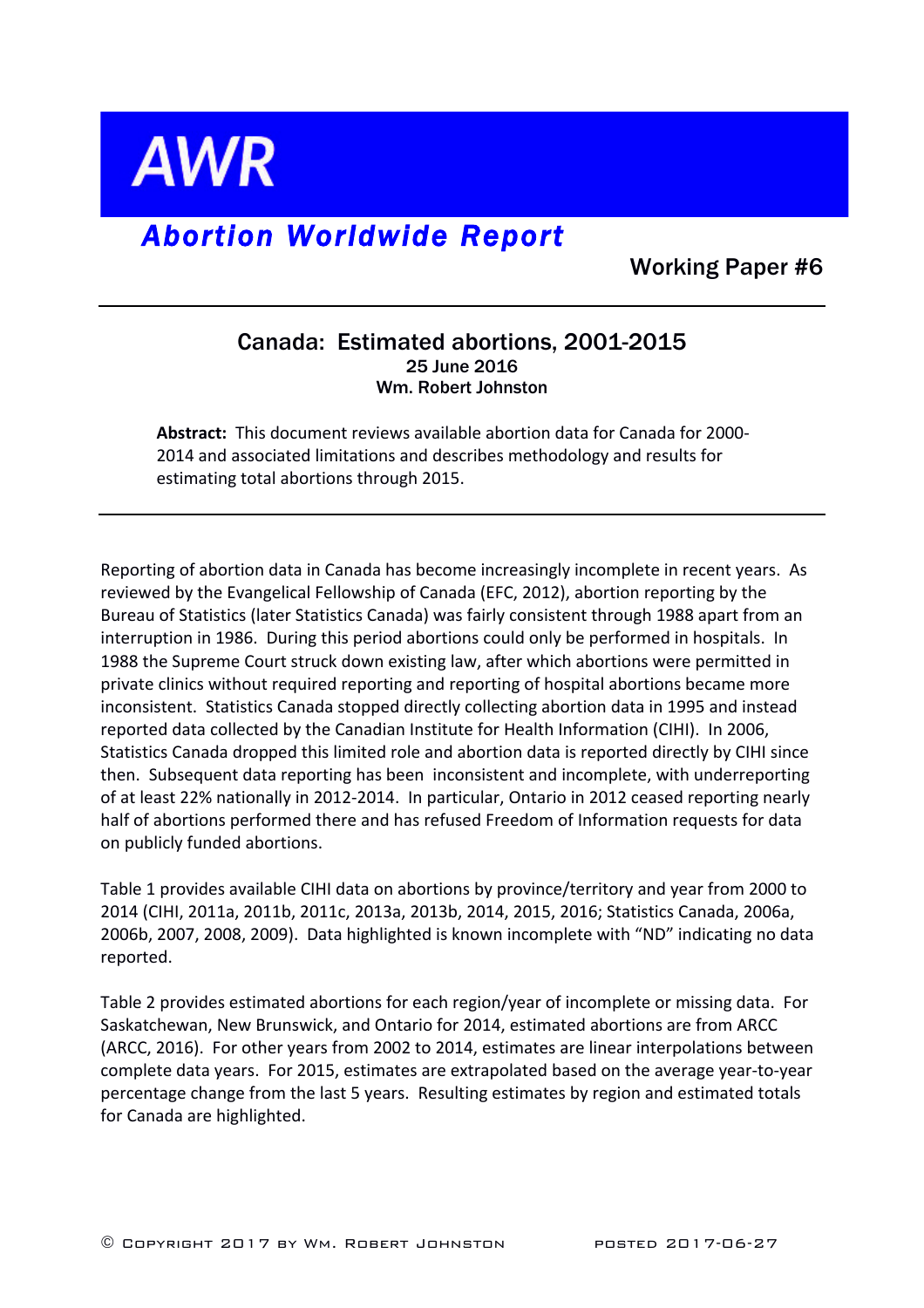| year | Canada  | АB     | ВC        | MВ    | <b>NB</b>  | <b>NF</b>  | <b>NT</b> | <b>NS</b> | ΝU        | ON     | <b>PE</b> | QC     | SK    | YT              |
|------|---------|--------|-----------|-------|------------|------------|-----------|-----------|-----------|--------|-----------|--------|-------|-----------------|
| 2000 | 105,454 | 10,780 | 14,070    | 3,511 | 1,117      | 871        | 278       | 2,089     | 108       | 39,541 |           | 31,185 | 1,761 | 143             |
| 2001 | 113,660 | 10,894 | 15,820    | 3,515 | 1,039      | 859        | 261       | 2,105     | 84        | 46,168 |           | 31,038 | 1,752 | 125             |
| 2002 | 113,957 | 10,962 | 16,076    | 3,441 | 1,062      | 798        | 238       | 1,996     | <b>ND</b> | 46,683 |           | 30,841 | 1,729 | 131             |
| 2003 | 114,917 | 10,227 | 15,669    | 3,882 | 991        | 880        | 266       | 2,064     | <b>ND</b> | 48,272 |           | 30,780 | 1,755 | 131             |
| 2004 | 111,479 | 11,283 | 14,738    | 2,752 | 1,042      | 901        | 270       | 1,936     | <b>ND</b> | 46,163 |           | 30,588 | 1,806 | <mark>ND</mark> |
| 2005 | 110,135 | 11,040 | 14,927    | 2,363 | 1,032      | 877        | <b>ND</b> | 1,944     | <b>ND</b> | 46,873 |           | 29,231 | 1,723 | 125             |
| 2006 | 97,384  | 11,936 | <b>ND</b> | 2,380 | <b>ND</b>  | 894        | 271       | 2,082     | 118       | 48,726 |           | 29,105 | 1,741 | 131             |
| 2007 | 115,556 | 12,687 | 15,770    | 3,978 | 1,082      | 850        | 329       | 2,122     | 95        | 49,024 | 0         | 27,697 | 1,806 | 116             |
| 2008 | 113,558 | 13,264 | 12,914    | 4,025 | 1,096      | 904        | 171       | 2,126     | 105       | 49,628 | 0         | 27,295 | 1,891 | 139             |
| 2009 | 112,229 | 13,150 | 12,461    | 4,247 | 1,104      | 956        | 57        | 2,119     | 107       | 48,742 | 0         | 27,139 | 2,019 | 128             |
| 2010 | 108,596 | 13,084 | 12,149    | 4,150 | 1,098      | 1,068      | 40        | 2,125     | 100       | 46,614 | 0         | 26,106 | 1,915 | 147             |
| 2011 | 110,498 | 13,372 | 14,341    | 3,998 | 1,056      | 1,026      | 45        | 2,157     | 87        | 46,088 | 0         | 26,245 | 1,928 | 155             |
| 2012 | 83,708  | 13,287 | 7,128     | 3,988 | 1,058      | 1,054      | 35        | 2,119     | 93        | 27,386 | 0         | 25,400 | 2,015 | 145             |
| 2013 | 82,869  | 13,376 | 9,574     | 3,873 | 1,036      | <b>223</b> | 211       | 2,077     | 96        | 25,108 | 0         | 25,253 | 1,921 | 121             |
| 2014 | 81,897  | 13,815 | 9,196     | 4,015 | <b>528</b> | 1,051      | 255       | 2,061     | 85        | 23,746 | 0         | 25,083 | 1,960 | 102             |

**Table 1. CIHI data on abortions by Canadian province & territory & Canada total, 2000-2014**

## Table 2. CIHI-reported abortions with supplementary estimates, Canadian regions, 2000-2015

| year | Canada  | AB     | BС     | <b>MB</b> | NΒ    | ΝF    | <b>NT</b> | <b>NS</b> | ΝU  | ON     | PE                      | QC     | <b>SK</b> | YT         |
|------|---------|--------|--------|-----------|-------|-------|-----------|-----------|-----|--------|-------------------------|--------|-----------|------------|
| 2000 | 105,454 | 10,780 | 14,070 | 3,511     | 1,117 | 871   | 278       | 2,089     | 108 | 39,541 |                         | 31,185 | 1,761     | 143        |
| 2001 | 113,660 | 10,894 | 15,820 | 3,515     | 1,039 | 859   | 261       | 2,105     | 84  | 46,168 |                         | 31,038 | 1,752     | 125        |
| 2002 | 114,000 | 10,962 | 16,076 | 3,441     | 1,062 | 798   | 238       | 1,996     | 90  | 46,683 |                         | 30,841 | 1,729     | 131        |
| 2003 | 115,000 | 10,227 | 15,669 | 3,882     | 991   | 880   | 266       | 2,064     | 100 | 48,272 |                         | 30,780 | 1,755     | 131        |
| 2004 | 112,900 | 11,283 | 14,738 | 3,910     | 1,042 | 901   | 270       | 1,936     | 100 | 46,163 |                         | 30,588 | 1,806     | <b>130</b> |
| 2005 | 112,100 | 11,040 | 14,927 | 3,930     | 1,032 | 877   | 270       | 1,944     | 110 | 46,873 |                         | 29,231 | 1,723     | 125        |
| 2006 | 115,400 | 11,936 | 15,350 | 3,950     | 1060  | 894   | 271       | 2,082     | 118 | 48,726 |                         | 29,105 | 1,741     | 131        |
| 2007 | 115,556 | 12,687 | 15,770 | 3,978     | 1,082 | 850   | 329       | 2,122     | 95  | 49,024 | 0                       | 27,697 | 1,806     | 116        |
| 2008 | 116,100 | 13,264 | 15,420 | 4,025     | 1,096 | 904   | 171       | 2,126     | 105 | 49,628 | 0                       | 27,295 | 1,891     | 139        |
| 2009 | 114,800 | 13,150 | 15,060 | 4,247     | 1,104 | 956   | 57        | 2,119     | 107 | 48,742 | 0                       | 27,139 | 2,019     | 128        |
| 2010 | 111,100 | 13,084 | 14,700 | 4,150     | 1,098 | 1,068 | 40        | 2,125     | 100 | 46,614 | 0                       | 26,106 | 1,915     | 147        |
| 2011 | 110,498 | 13,372 | 14,341 | 3,998     | 1,056 | 1,026 | 45        | 2,157     | 87  | 46,088 | 0                       | 26,245 | 1,928     | 155        |
| 2012 | 107,700 | 13,287 | 13,740 | 3,988     | 1,058 | 1,054 | 35        | 2,119     | 93  | 44,760 | 0                       | 25,400 | 2,015     | 145        |
| 2013 | 105,600 | 13,376 | 13,140 | 3,873     | 1,036 | 1,050 | 211       | 2,077     | 96  | 43,430 | 0                       | 25,253 | 1,921     | 121        |
| 2014 | 104,100 | 13,815 | 12,547 | 4,015     | 1,030 | 1,051 | 255       | 2,061     | 85  | 42,100 | 0                       | 25,083 | 1,960     | 102        |
| 2015 | 102,100 | 13,950 | 12,100 | 3,970     | 1,020 | 1,070 | 260       | 2,050     | 80  | 40,890 | $\overline{\mathbf{0}}$ | 24,690 | 1,950     | 100        |

Incompleteness of national-level CIHI statistics based on these estimates is:

 $\cdot$  0.1% in 2001-2002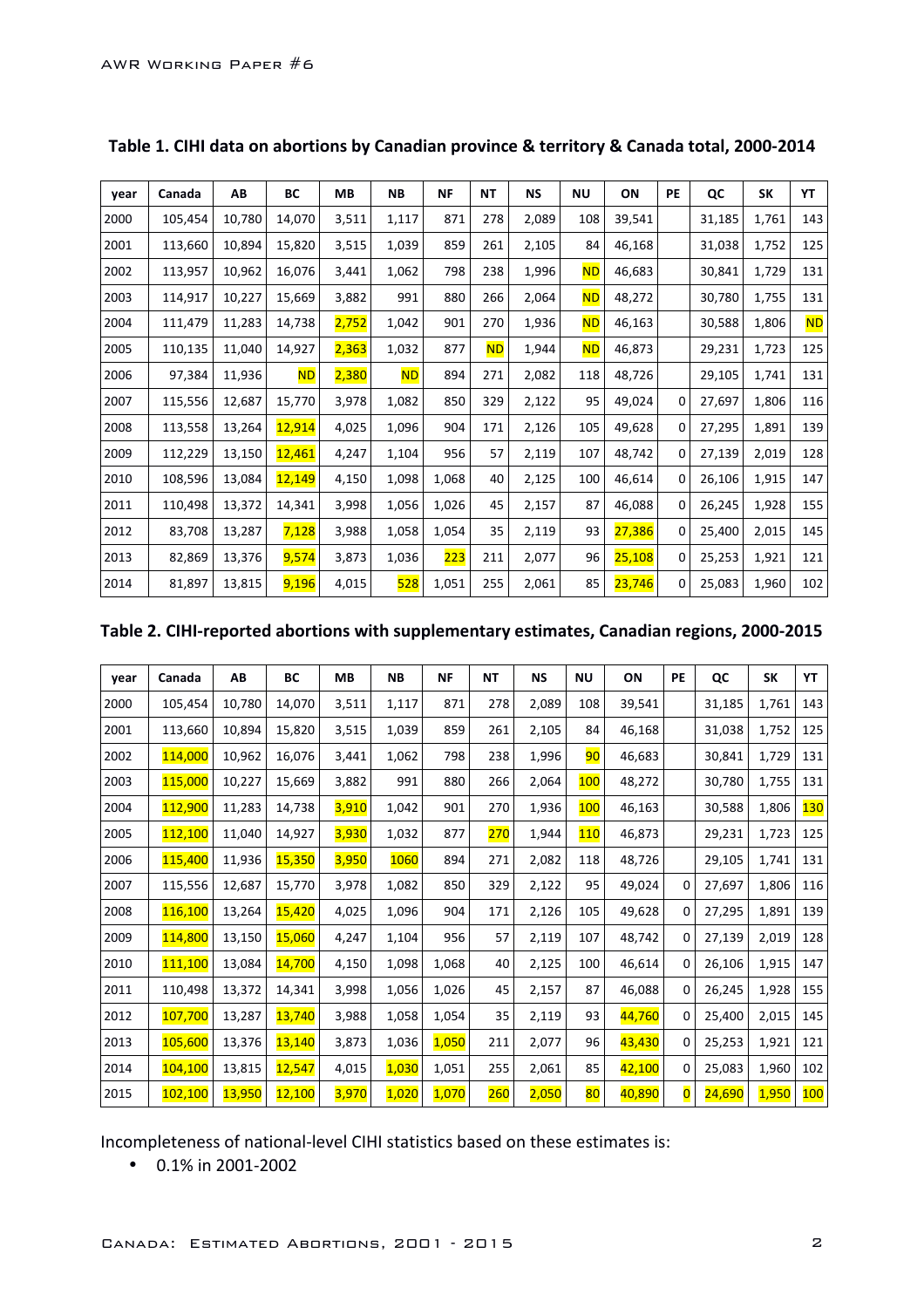- $\cdot$  1.5% in 2003-2004
- $\cdot$  15.6% in 2006
- 2.2% in 2008-2010
- 21.7% in 2012-2014

Figure 1 compares CIHI-reported Canadian abortion totals for 2000-2014 to the estimates derived here.



Figure 1. Canada abortions, CIHI reported and these estimates.

## **References**

\_\_\_\_\_\_\_\_\_\_\_\_\_\_\_\_\_\_\_\_

- Abortion Rights Coalition of Canada, 2 June 2016, "Statistics—Abortion in Canada," ARCC, on line [http://www.arcc-cdac.ca/backrounders/statistics-abortion-in-canada.pdf].
- Canadian Institute for Health Information, 2011, "Induced Abortions Reported in Canada in 2007," CIHI, on line [http://www.cihi.ca/CIHI-extportal/pdf/internet/TA\_07\_ALLDATATABLES20101124\_EN].
- Canadian Institute for Health Information, 2011, "Induced Abortions Reported in Canada in 2008," CIHI, on line [http://www.cihi.ca/CIHI-extportal/pdf/internet/TA\_08\_ALLDATATABLES20101124\_EN].
- Canadian Institute for Health Information, 28 Oct. 2011, "Induced Abortions Performed in Canada in 2009," CIHI, on line [http://www.cihi.ca/CIHI-extportal/pdf/internet/TA\_09\_ALLDATATABLES20111028\_EN].
- Canadian Institute for Health Information, May 2013, "Induced Abortions Performed in Canada in 2010," CIHI, on line [http://www.cihi.ca/cihi-extportal/pdf/internet/ta\_10\_alldatatables20120417\_en.pdf].